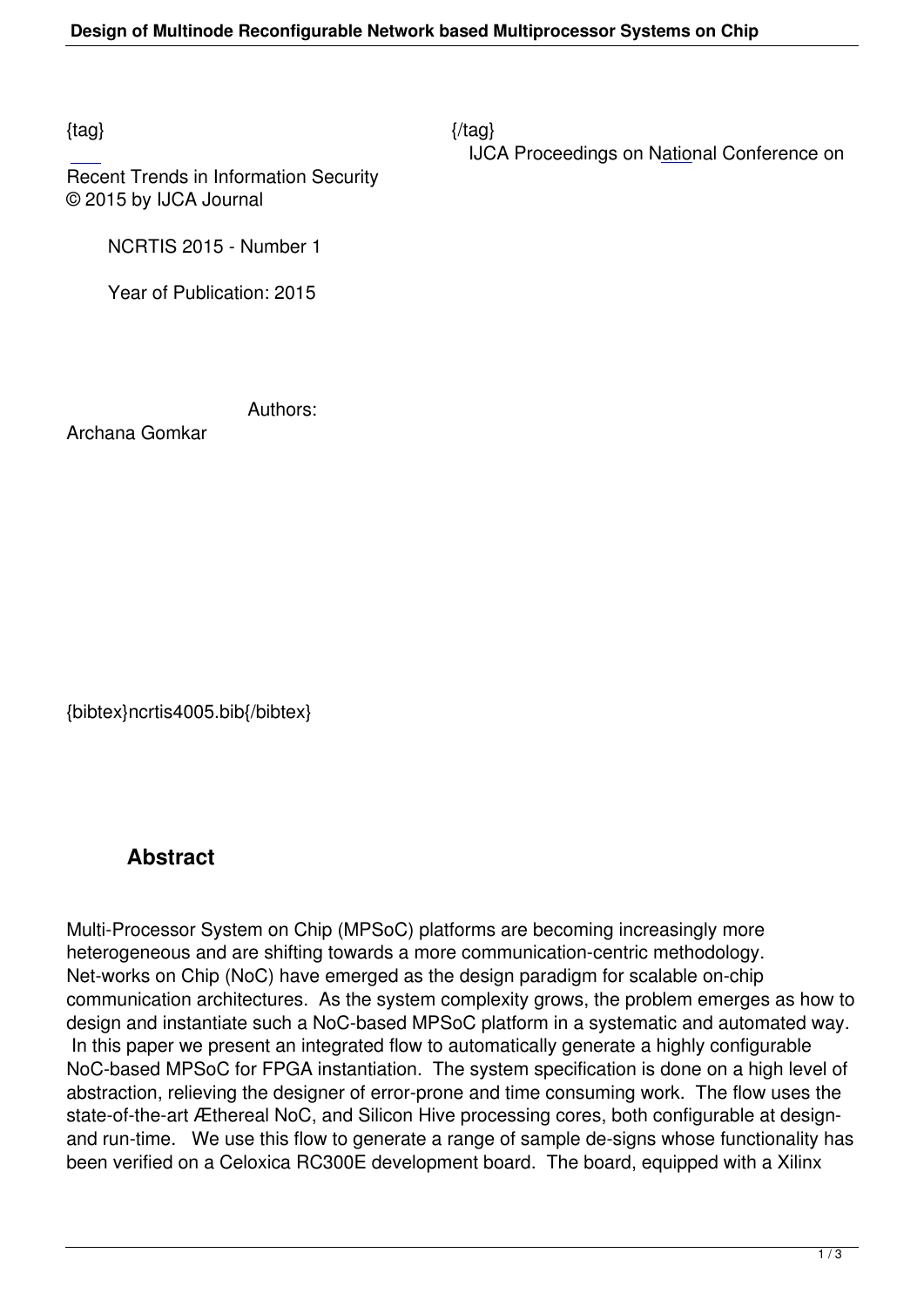Virtex II 6000, also offers a huge number of periph-erals, and we show how their insertion is automated in the design for easy debugging and prototyping.

## **Refer**

## **ences**

 - 5kk53 course webpage. Available from: http://www. es. ele. tue. nl/education/5kk53, 2006.

- Celoxica. Available from: http://www. celoxica. com, 2006.

- Silicon hive. Available from: http://www. silicon-hive. com, 2006.

- Xilinx. Available from: http://www. xilinx. com, 2006.

 - T. Bartic et al. Network-on-chip for reconfigurable systems: From high-level design down to implementation. In Proc. FPL, 2004.

L. Benini. Application specific NoC design. In Proc. DATE, 2006.

 - L. Benini and G. de Micheli. Networks on chips: A new SoC paradigm. IEEE Comp. , 35(1), 2002.

M. Collin et al. SoCrates - a Multiprocessor SoC in 40 days. In Proc. DATE, 2001.

 - W. J. Dally and B. Towles. Route packets, not wires: on-chip interconnection networks. In Proc. DAC, 2001.

- Device Transaction Level (DTL) protocol specification. version 2. 2, 2002 .

 - N. Genko et al. A complete network-on-chip emulation framework. In Proc. DATE, 2005.

 - R. Gonzalez. Xtensa: a configurable and extensible processor. IEEE Micro, 20(2), 2000.

K. Goossens et al. Æthereal network on chip: concepts, architectures, and implementations. IEEE Design and Test of Computers, 22(5), 2005.

K. Goossens et al. A design flow for application-specific networks on chip with guaranteed performance to accelerate SOC design and verification. In

Proc. DATE, 2005.

 - A. Hansson et al. A unified approach to constrained mapping and routing on network-on-chip architectures. In Proc. CODES+ISSS, 2005.

G. Martin. Overview of the MPSoC design challenge. In Proc. DAC, 2006.

 - F. Moraes et al. HERMES: an infrastructure for low area overhead packet-switching networks on chip. Integration VLSI J. , 38(1), 2004.

H. Nikolov et al. Efficient automated synthesis, programming, and imple-mentation of multi-processor platforms on fpga chips. In Proc. FPL, 2006.

 - C. Rowen and S. Leibson. Flexible architectures for engineering successful SOCs. In Proc. DAC, 2004.

A. Radulescu? et al. An efficient on-chip network interface offering guar-anteed services, shared-memory abstraction, and flexible network program-ming. IEEE Trans. on CAD of Int. Circ. and Syst. , 24(1), 2005.

E. Salminen et al. HIBI-based multiprocessor SoC on FPGA. In Proc. ISCAS, 2005.

M. Sgroi et al. Addressing the system-on-a-chip interconnect woes through communication-based design. In Proc. DAC, 2001.